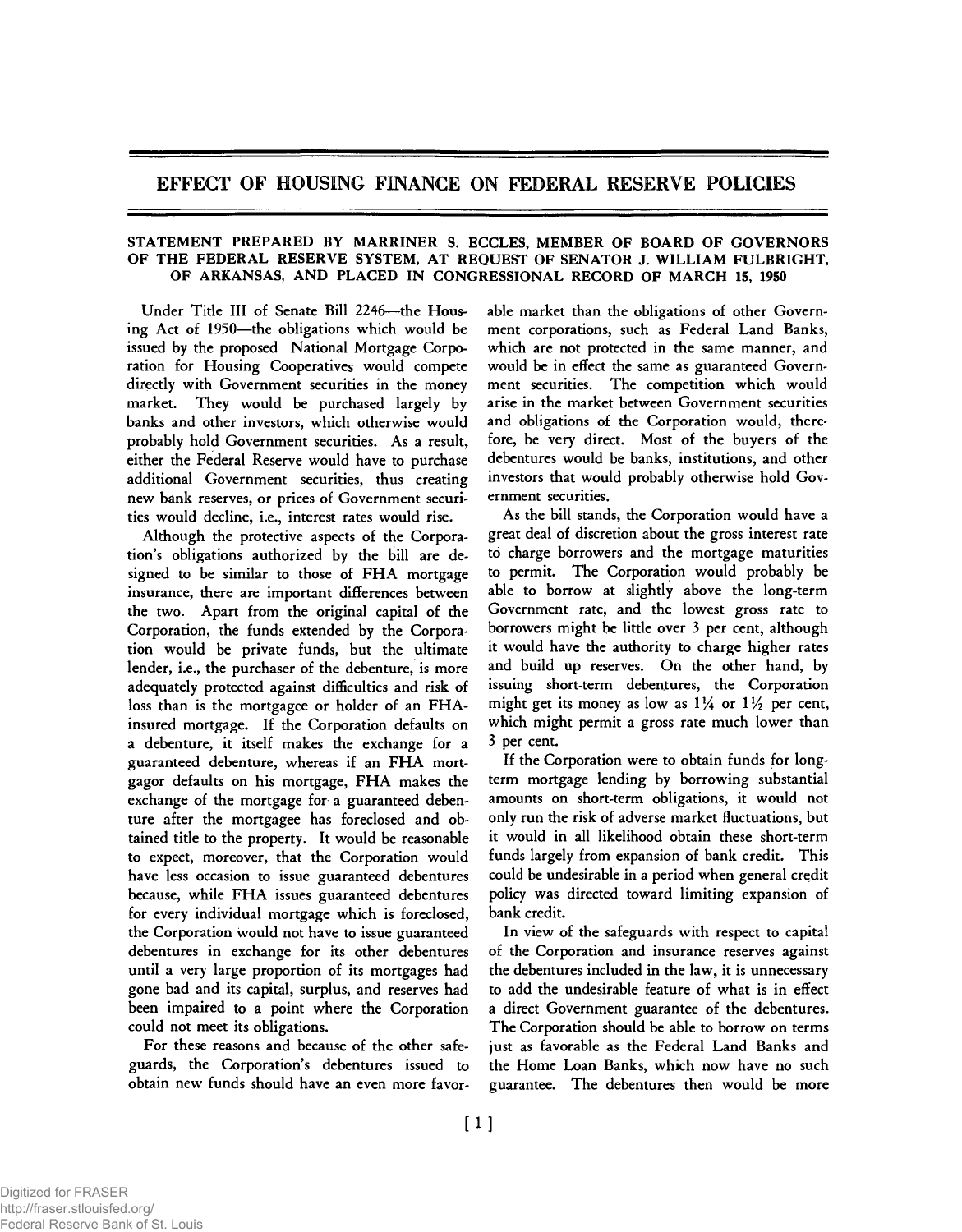truly of the nature of private obligations and compete less directly with Government securities.

The practice of issuing securities guaranteed by the Federal Government was abandoned many years ago because such issues came to be viewed as practically the same as direct Government obligations and were an indirect means of keeping the expenditures out of the budget. Issuance of guaranteed obligations has the same effect as an increase in the public debt. Investors buying the new securities might sell direct obligations of the Government. Either the prices of Government securities would fall and interest rates rise or the Federal Reserve would have to support the market by buying securities, thus creating bank reserves.

Action by the Federal Reserve of this nature might at times be inconsistent with major aims and statutory obligations of the Federal Reserve. An excellent description of the appropriate aims and procedures of Federal Reserve policies is given in a recent report of the Subcommittee on Monetary, Credit, and Fiscal Policies of the Joint Committee on the Economic Report, after conducting a comprehensive inquiry under the Chairmanship of Senator Douglas. This description may be summarized and paraphrased approximately as follows:

The role of the Federal Reserve in our economy is to supply the banking system with adequate lending power to support a growing and relatively stable economy and to exercise restraint upon excessive credit expansion that will lead to instability. This task has been made exceptionally difficult by the tremendous wartime growth of the public debt, the pervasive distribution of Government securities among many holders, and the tendency of these holders to view their securities as liquid assets readily convertible into money to be spent or otherwise invested. Attempts to sell these securities, unless buyers are readily available, tend to lower their prices, which means a rise in interest rates. In the absence of a demand by other investors, declining prices can be prevented only by Federal Reserve purchases. But any expansion of Federal Reserve credit has the effect of supplying banks with additional reserve funds, on the basis of which the banking system by lending or investing and relending can expand bank credit, and the volume of money, by many times the amount of the reserves supplied.

This process of monetary inflation can be 'somewhat restrained by limiting Federal Reserve purchases of Government securities. As the Douglas Subcommittee report pointed out,<sup>1</sup> "the essential characteristic of a monetary policy that will promote general economic stability is its timely flexibility." But Federal Reserve policies cannot be varied in response to changing needs without affecting interest rates. For the Federal Reserve to endeavor to maintain a rigid level of interest rates would mean supplying all credit demands in time of expansion and absorbing all of the unused supply of credit in times of contracting demands. Such policies would tend to create instability, because they would tend to reinforce both the expansion and the contraction phases of economic fluctuation.

Another general point which should be kept in mind is that there are many interest rates which reflect, on the one hand, varying degrees of risk and liquidity involved in different obligations and, on the other hand, the supplies of funds that may be seeking relative safety and liquidity at the sacrifice of higher return or vice versa. For example, the Treasury can borrow at between 1 and  $1/4$  per cent on short-term obligations and at less than*<sup>2</sup> <sup>l</sup> / <sup>2</sup>* per cent on long-term bonds, while business borrowers at banks pay from  $1\frac{1}{2}$  to more than 6 per cent, depending on the size and risk of the loan, and consumer loans carry higher interest charges. These differences in the structure of interest rates must be taken into consideration in the determination of Federal Reserve policies.

What bearing do these observations have on housing finance and housing legislation? An important aspect of most of the housing legislation of the past two decades has been to make it possible for lenders to tap money markets at lower rates of interest and on more favorable terms than were previously available. These were and are, on the whole, desirable aims, as institutional arrangements in the mortgage market have had much need for improvement. Particularly during periods of depression and substantial unemployment it was most helpful to facilitate the flow of available investable funds into the mortgage market at reduced rates of interest. It is quite another matter, however, to adopte measures which will lead to the creation of new money to finance construction at a time when activity is already fully utilizing available supplies

<sup>&</sup>lt;sup>1</sup> "Monetary, Credit, and Fiscal Policies", Report of the Subcommittee on Monetary, Credit, and Fiscal Policies of the Joint Committee on the Economic Report, January 23, 1950, p. 19.